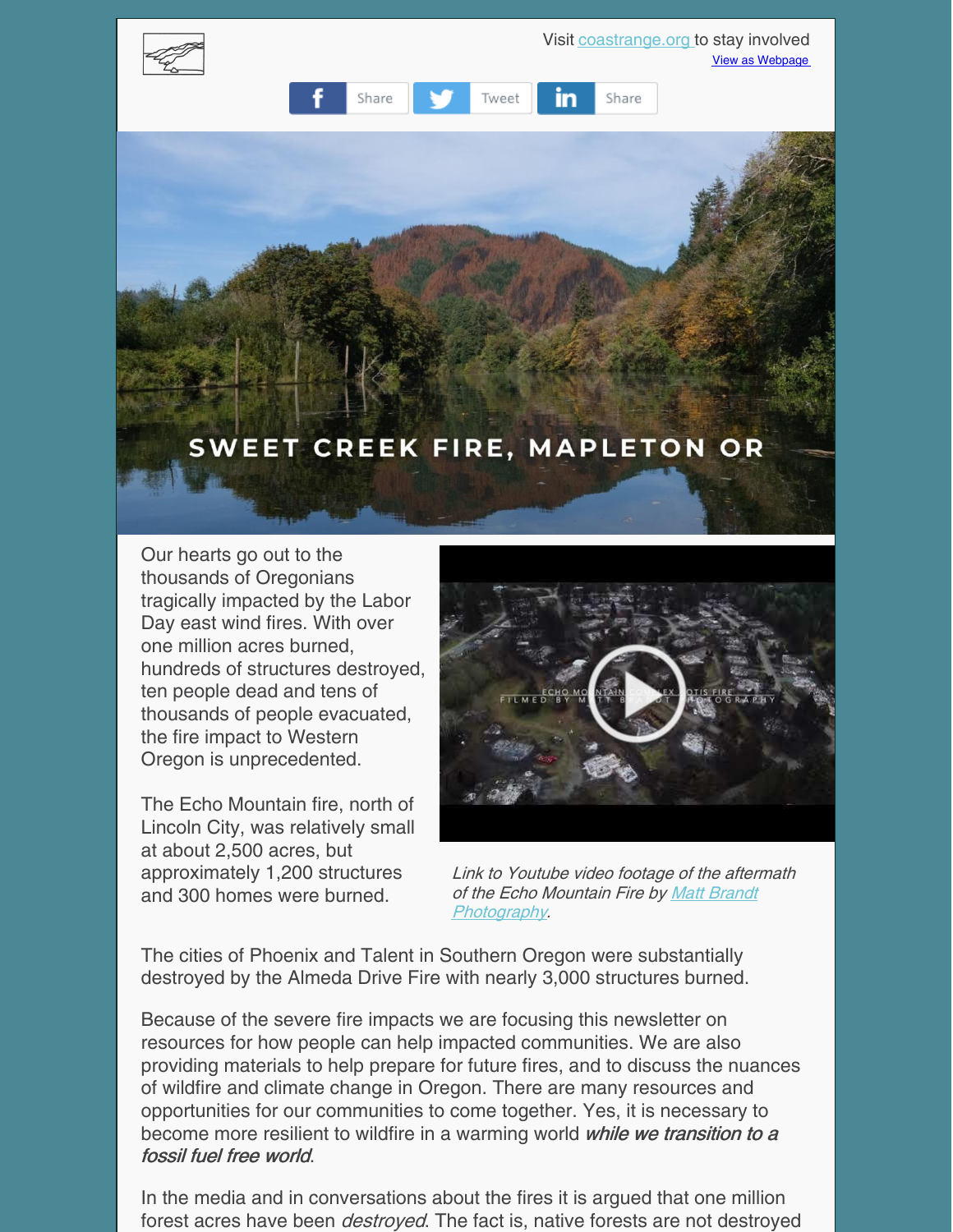by wildfire. Instead, a mosaic of burn intensity is left after a fire that promotes forest diversity. Our native forests have co-evolved with fire and fire plays an important role in the ecological function of native forests throughout Oregon.

On the other hand, timber plantations are easily reduced to moonscapes by fire, as is shown in the images from the Holiday Farm Fire in Lane County. With small diameter tightly packed trees, tree farms burn hot and fast.

The timber industry is already pushing to profit off the fires through salvage logging in federal forests. Such logging will not reduce future wildfire severity in the wet forests of Western Oregon's Coast and Cascade lands. Forest scientists and activists are pointing to the science that shows that logging actually increases wildfire severity by opening up and drying out the wet forest landscape. Salvage logging puts communities at greater future risk.

Demands for more thinning and prescribed fires on public lands are insufficient to protect our communities because it is industrial, short rotation plantation forestry that surrounds most of our cities and towns. Instead of wasting public money on logging deep in public lands, we must invest in the protection of homes and communities by retrofitting buildings to be more fire resistant and create defensible space around our rural communities.

The elephant in the room in regards to wildfire is a warming planet due to the use of fossil fuels. As the planet warms, the Pacific Northwest can expect more unusual weather patterns similar to the rare wind event that fueled the recent fires.

The Coast Range Association continues work on the connection between forests and climate change. To meet the scale of the climate crisis, dramatic changes are required on industrial forest landscapes. It is precisely those landscapes that are the most productive forestlands, capable of storing huge amounts of atmospheric carbon now warming the planet. To help lower atmospheric carbon, our current work will offer concrete proposals to transition industrial lands while providing for people and communities.

We know we are running out of time to address the climate crisis. The IPCC carbon pathways to a net zero carbon future identify two points of attack. One is the all familiar reduction in the use of fossil fuels. But the second solution is the drawdown of atmospheric carbon to achieve net zero carbon pollution by 2050.

That is why we have embraced work related to the Green New Deal. We understand the severity of the climate crisis and we understand the national response required to meet the climate emergency. Twenty five years of past Coast Range Association work is being brought to bear on a forestry proposal that is path breaking.

In October, the Coast Range Association will release a proposal that provides specific concrete solution for a Green New Deal transition on Oregon's industrial forests. Our proposal will be people centered and provide for economic renewal across Western Oregon's forested landscapes. Stay alert for the release of the CRA's proposal and continue to learn about wildfire. Together we can solve the climate crisis and provide for a better world.

And thank you for supporting our path breaking work.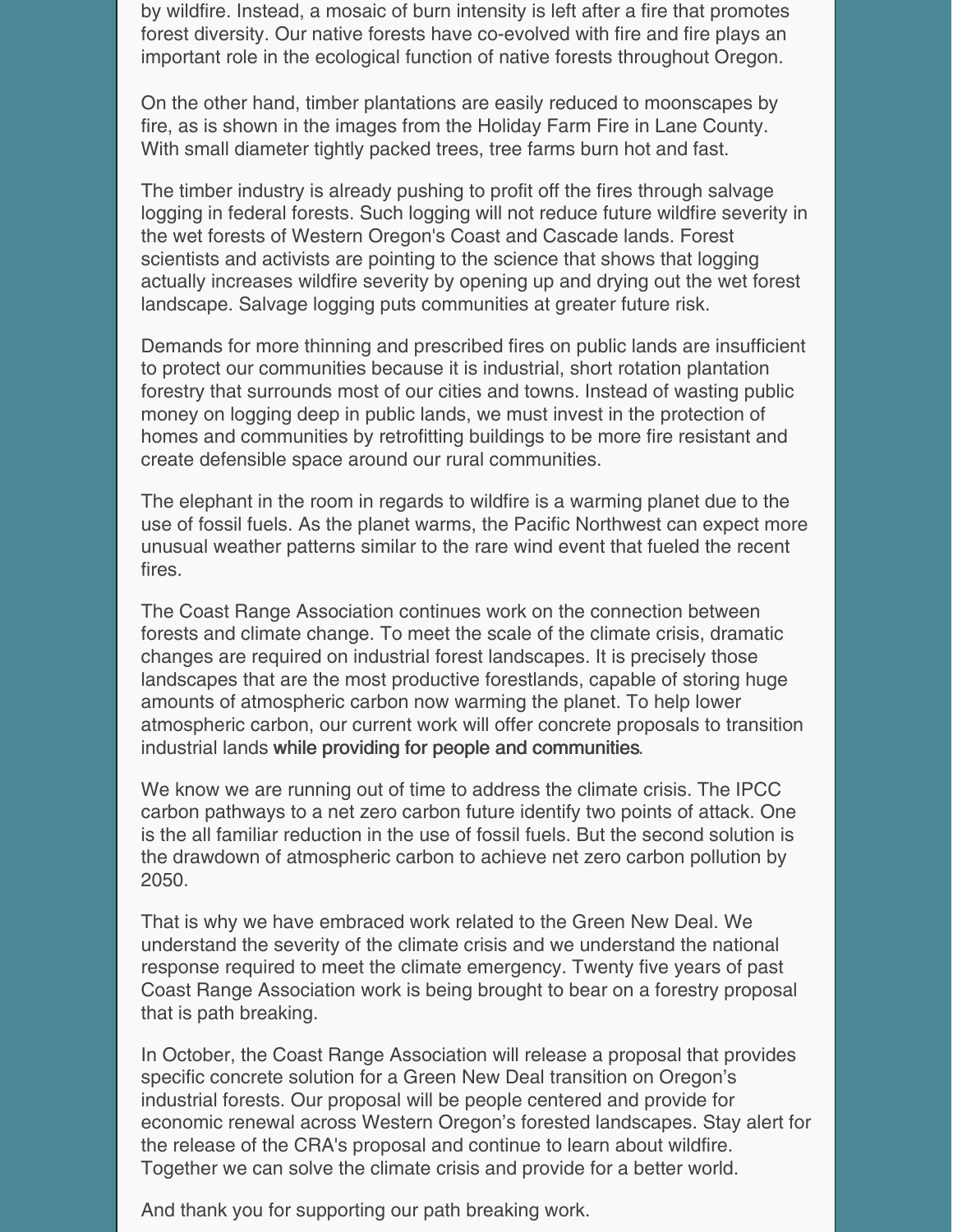#### THINNING THE FOREST TO INFLUENCE FIRE BEHAVIOR IS A SHOT IN THE DARK

Only (1%) of fuel treatments happen to encounter wildfire each year

Annual burned forest: 3 million acres

Fuel treatments (2005-2013) -(thinning, prescribed burns): 7 million acres

 $\frac{3}{2}$ <br> $\frac{3}{2}$  = 1 million acres

Sources: Schoennagel et al. 2017. Adapt to wildfire in western North American forests as climate changes. Barnett et al. 2016. Beyond fuel treatment effectiveness: Characterizing interactions between fire and treatments in the US.

Forests in the West: 350 million acres

Wildfire Resources

# Lincoln County and Echo Mountain Fire Resources:

Echo [Mountain](https://www.facebook.com/Echo-Mountain-Fire-Relief-109343664251473/?ref=page_internal) Fire Relief - Link to relief fund set up with First Interstate Bank.

**Yachats [Community](https://yachatsnews.com/echo-mountain-fire-as-otis-residents-return-to-inspect-the-carnage-everything-looks-so-normal-and-then-you-turn-the-corner/) News Coverage** of Echo Mountain Fire As Otis residents return to begin recovery from fire's carnage "Everything looks so normal … and then you turn the corner"

Lincoln City Fire [Resources](https://www.lincolncity.org/?SEC=26F6CE11-8668-45FA-9437-D7383FE72B62)



### Statewide Wildfire Resources and Relief Support:

Unete, [Immigrant](http://uneteoregon.org) Fire Relief Fund - The fund will distribute money directly to families for basic needs like food, gas and other essentials in response to the complications surrounding the recent fires in Jackson County. They are also assisting families with navigating community resources. Many immigrant families have been displaced and their homes have been completely destroyed.

MRG [Foundation,](https://www.mrgfoundation.org/rogue-valley-relief-fund1/) Rogue Valley Relief Fund- The Rogue Valley Relief Fund will go directly to help people most impacted by these fires in the Rogue Valley. This fund will be used to directly meet the needs of those who have been displaced by fires—it will buy tents, meals, gas, and other supplies folks need immediately.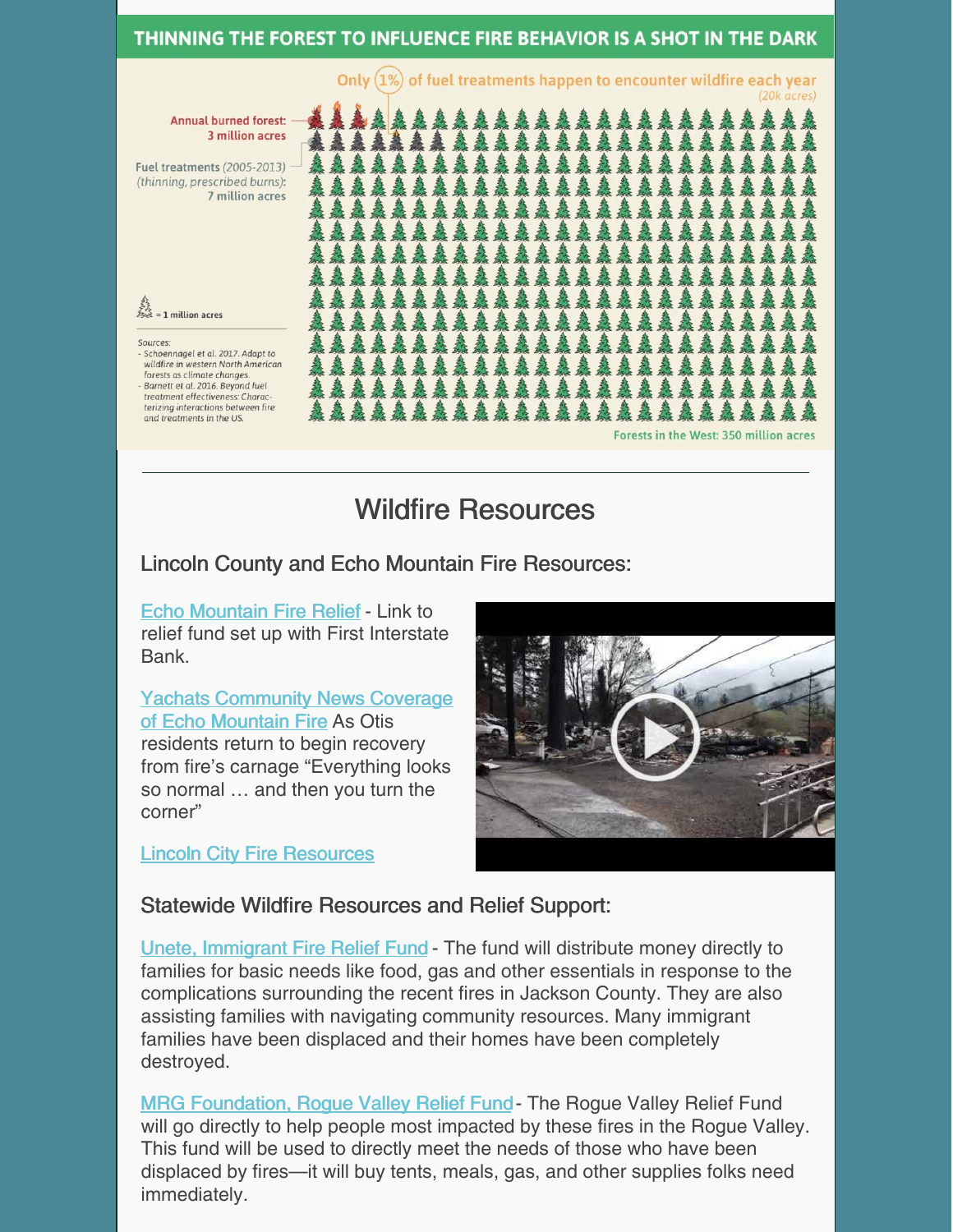Rural [Organizing](https://rop.org/update/rural-mutual-aid-and-wildfire-response/) Project, Rural Mutual Aid and Wildfire Response- Links to statewide resources for fire and evacuee relief.

Support for Small Farms [affected](https://charity.gofundme.com/o/en/campaign/small-farms-affected-by-oregon-wildfires) by Oregon Wildfires- Many of Oregon's small farms are facing devastating losses due to wildfire and windstorms. Rapid evacuations have forced farmers to leave livestock behind. Crops and infrastructure have been decimated, and power outages and roadblocks have prevented crop delivery. The Portland Area CSA Coalition and Friends of Family Farmers (FoFF) started this fund to help small farms.



Coast Range Radio hosts an interview with Timothy Ingalsbee, Ph.D. Tim is a leading expert in wildfire ecology and provides many insights to the large fires impacting Oregon and the West in 2020. Our conversation reveals several inconvenient truths about fire in Oregon. Tim tells a tale of two fires and offers many solutions to protect our homes and communities while storing large amounts of carbon in our forests, an imperative for our warming planet.

> Listen to Coast [Range](https://coastrange.org/coast-range-radio/) **Radio**

## Messaging Guide: Wildfire in the Age of Climate Change

A messaging guide created with input from many expert organizations and scientists that speaks to the many complex issues surrounding wildfire, climate change and the protection of our communities.

> Wildfire [Messaging](https://www.cascwild.org/wp-content/uploads/2019/07/Final_WildfireMessagingGuide_WEB_July2019.pdf) **Guide**